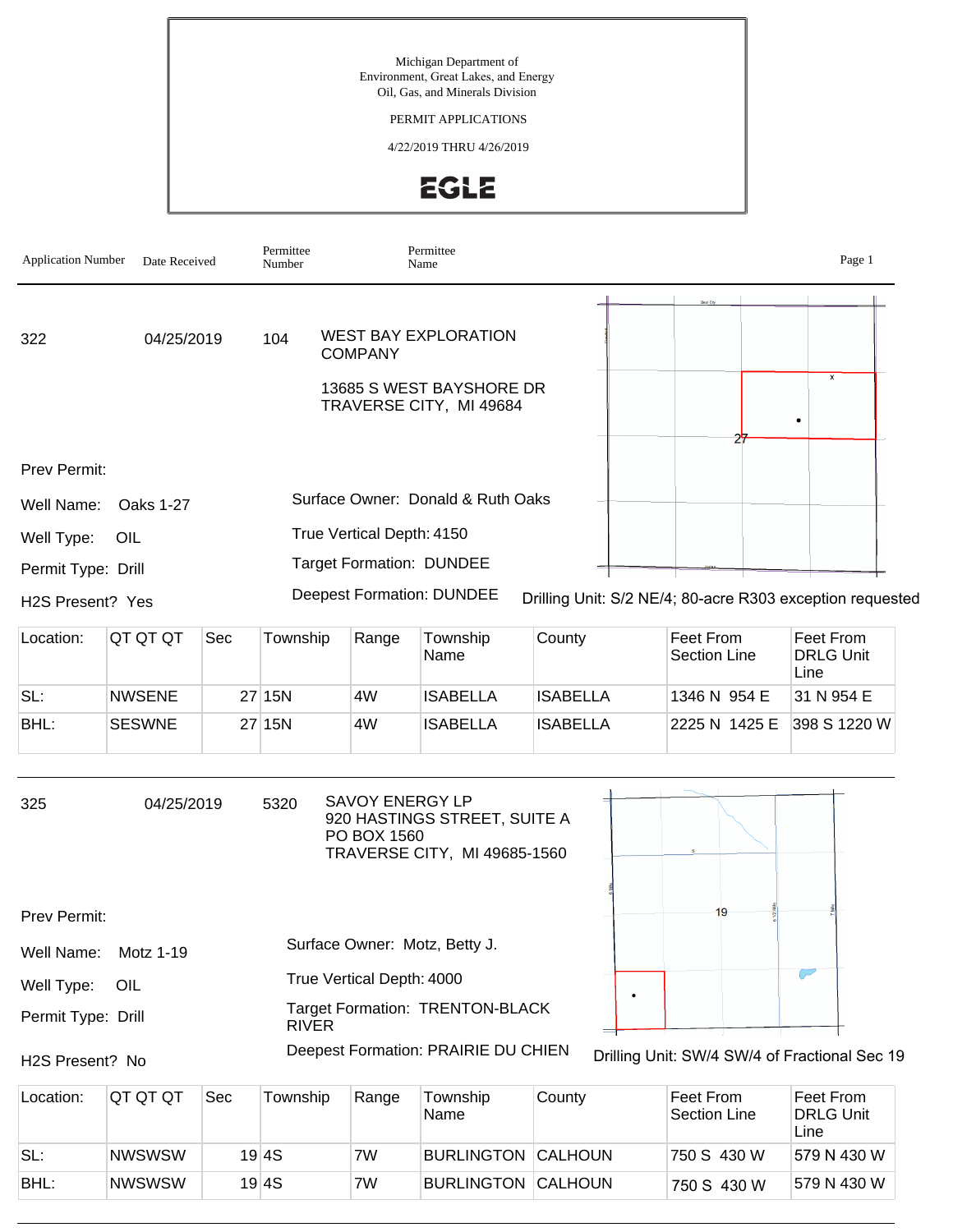# PERMIT APPLICATIONS

4/22/2019 THRU 4/26/2019



| <b>Application Number</b>                    | Date Received |                 | Permittee<br>Number     |            | Permittee<br>Name                                                         |              |                           |                                      |                                       | Page 2      |
|----------------------------------------------|---------------|-----------------|-------------------------|------------|---------------------------------------------------------------------------|--------------|---------------------------|--------------------------------------|---------------------------------------|-------------|
| 326                                          | 04/26/2019    |                 | 5095                    |            | <b>OMIMEX ENERGY INC</b><br>7950 JOHN T. WHITE ROAD<br>FT WORTH, TX 76120 |              |                           |                                      |                                       |             |
| Prev Permit: 29639<br>Well Name:<br>$2 - 25$ |               |                 | STOLBERG, HAGAN, HANSEN |            | Surface Owner: PINE ACRES LLC                                             |              |                           | 25                                   |                                       |             |
| Well Type:                                   | <b>OTI</b>    |                 |                         |            | True Vertical Depth: 4333                                                 |              |                           |                                      |                                       |             |
| Permit Type: Convert                         |               |                 |                         |            | <b>Target Formation: NIAGARAN</b>                                         |              |                           |                                      |                                       |             |
| H <sub>2</sub> S Present? Yes                |               |                 |                         |            | <b>Deepest Formation: NIAGARAN</b>                                        |              |                           | 320-acre unit for secondary recovery |                                       |             |
| Location:                                    | QT QT QT      | Sec             | Township                | Range      | Township<br>Name                                                          | County       | Feet From<br>Section Line |                                      | Feet From<br><b>DRLG Unit</b><br>Line |             |
| SL:                                          | <b>SENESW</b> |                 | 25 19N                  | <b>18W</b> | HAMLIN                                                                    | <b>MASON</b> |                           | 2080 S 1780 W                        |                                       | 760 S 860 E |
| BHL:                                         | <b>SENESW</b> | 25 <sup>2</sup> | <b>19N</b>              | <b>18W</b> | <b>HAMLIN</b>                                                             | <b>MASON</b> |                           | 2080 S 1780 W                        |                                       | 760 S 860 E |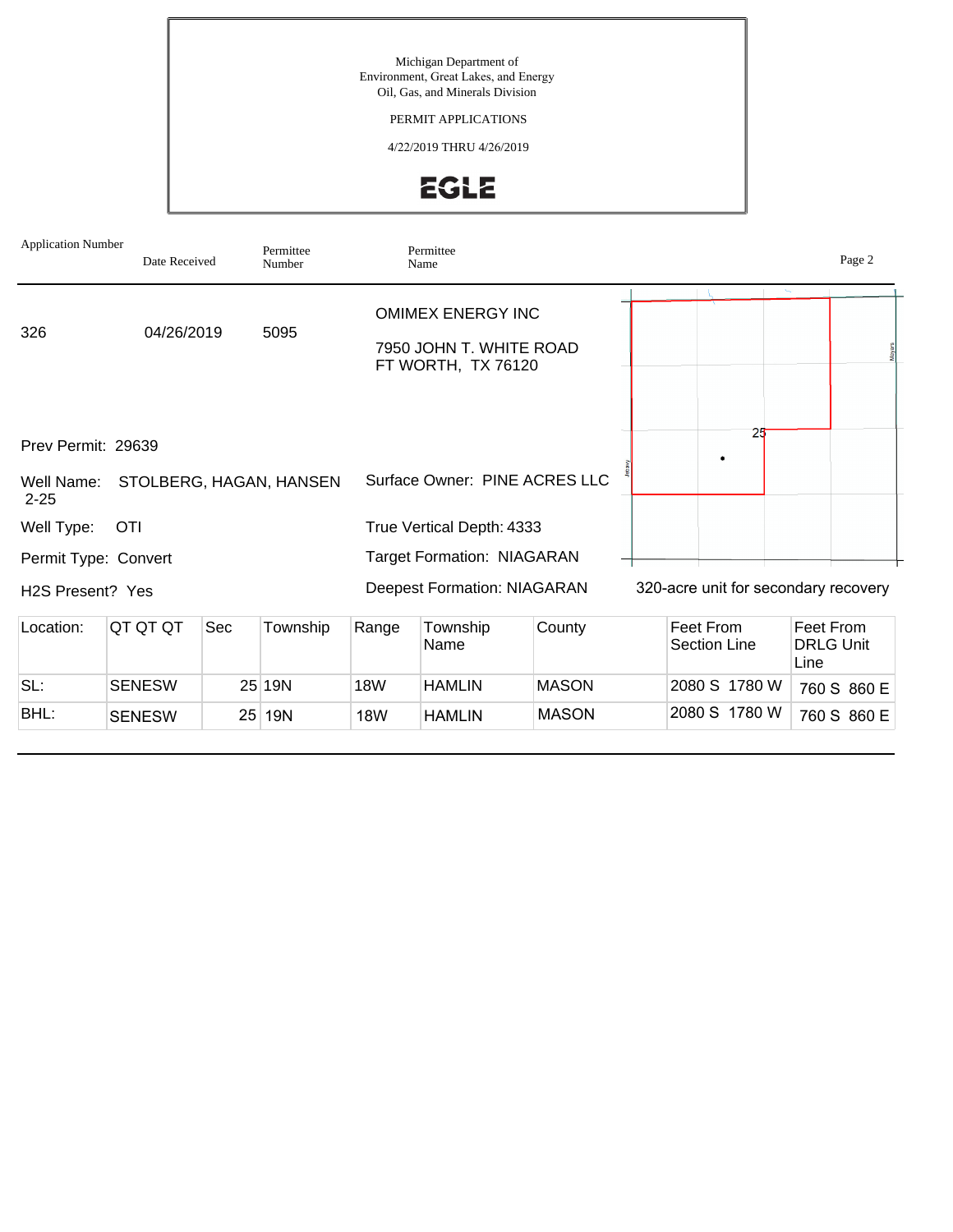|                    |                                 |     |                     |                                                | Michigan Department of<br>Oil, Gas and Minerals Division<br>PERMIT LIST<br>4/22/2019 THRU 4/26/2019<br><b>EGLE</b> | Environmental, Great Lakes, and Energy                                                   |                  |                                    |                                       |
|--------------------|---------------------------------|-----|---------------------|------------------------------------------------|--------------------------------------------------------------------------------------------------------------------|------------------------------------------------------------------------------------------|------------------|------------------------------------|---------------------------------------|
| Permit Number      | <b>Issue Date</b>               |     | Permittee<br>Number |                                                | Permittee<br>Name                                                                                                  |                                                                                          |                  | Page 1                             |                                       |
| 61403              | 4/22/2019                       |     | 6498                |                                                | ONE RIVERFRONT PLAZA<br>55 CAMPAU, NW                                                                              | <b>WOLVERINE GAS AND OIL</b><br><b>COMPANY OF MICHIGAN LLC</b><br>GRAND RAPIDS, MI 49503 | ×.               | ರ                                  |                                       |
|                    | API Well No: 21-077-62023-00-00 |     |                     |                                                |                                                                                                                    |                                                                                          |                  |                                    |                                       |
| Prev Permit:       |                                 |     |                     |                                                |                                                                                                                    |                                                                                          |                  |                                    |                                       |
| Well Name:         | MCMICHAEL 8-1                   |     |                     | Surface Owner: Mike M. McMichael<br>Rev. Trust |                                                                                                                    |                                                                                          |                  | G                                  |                                       |
| Well Type:         | Oil Well                        |     |                     | True Vertical Depth: 3997FT                    |                                                                                                                    |                                                                                          |                  |                                    |                                       |
| Permit Type: Drill |                                 |     |                     | <b>Target Formation: TRENTON</b>               |                                                                                                                    |                                                                                          |                  |                                    |                                       |
| H2S Present? Yes   |                                 |     |                     | Deepest Formation: GLENWOOD                    |                                                                                                                    |                                                                                          |                  | 80 Acre R303 Unit: S/2 NW/4, Sec 8 |                                       |
| Location:          | QT QT QT                        | Sec |                     | Township                                       | Range                                                                                                              | Township<br>Name                                                                         | County           | Feet From<br><b>Section Line</b>   | Feet From<br><b>DRLG Unit</b><br>Line |
| SL:                | <b>SESWNW</b>                   |     |                     | 8 3 S                                          | 9W                                                                                                                 | <b>CLIMAX</b>                                                                            | <b>KALAMAZOO</b> | 2008 N 1188 W                      |                                       |
| BHL:               | <b>SESWNW</b>                   |     |                     | 8 3 S                                          | 9W                                                                                                                 | <b>CLIMAX</b>                                                                            | <b>KALAMAZOO</b> | 2119 N 1262 W                      | 538 S 1262<br>W                       |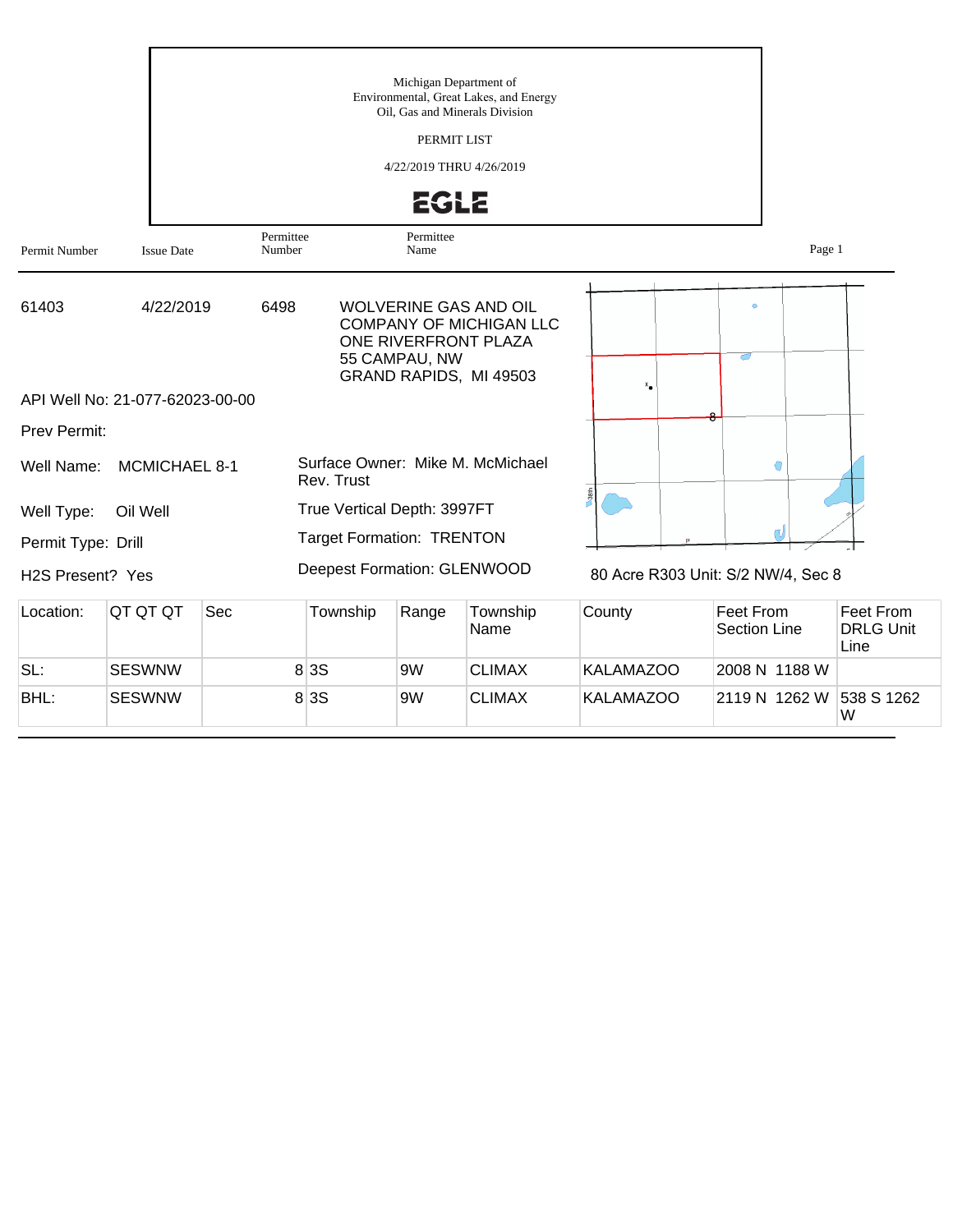Updated Permits

4/22/2019 THRU 4/26/2019



Permit Number Permittee Number Permittee<br>Name Name Page 1

#### **PLUGGING INSTRUCTIONS ISSUED:**

48738 6361 RIVERSIDE ENERGY MICHIGAN LLC 10691 EAST CARTER ROAD SUITE 201 TRAVERSE CITY, MI 49684

API Well Number: 21-007-48738-00-00

Well Name: STATE OSSINEKE 2-3

Plug Inst. Issue Date: 4/11/2019

| Location | <b>OT OT OT</b> | <b>Sec</b> | Township            | Range | <b>Township Name</b> | County        | Feet From Section<br>Line | <b>Feet From DRLG</b><br>Unit |
|----------|-----------------|------------|---------------------|-------|----------------------|---------------|---------------------------|-------------------------------|
| ISL:     | <b>NENWNE</b>   |            | $3$ <sub>29</sub> N | 6E    | <b>OSSINEKE</b>      | <b>ALPENA</b> | 387 N 944 W               | N 370 E<br>387                |

Comment: App. to P&A expires 3/31/20.

dia a a a

ت با با با

 $2.22222222$ 

51100 6361

RIVERSIDE ENERGY MICHIGAN LLC 10691 EAST CARTER ROAD SUITE 201 TRAVERSE CITY, MI 49684

API Well Number: 21-007-51100-00-00

Well Name: ELEVEN FORTY CLUB 12-3

Plug Inst. Issue Date: 4/11/2019

| Location | <b>IOT OT OT</b> | <b>Sec</b> Township | Range | Township Name | County        | Feet From Section<br>Line | <b>Feet From DRLG</b><br>Unit |
|----------|------------------|---------------------|-------|---------------|---------------|---------------------------|-------------------------------|
| ISL:     | <b>INENWSW</b>   | $3$ <sub>29N</sub>  | 6E    | OSSINEKE      | <b>ALPENA</b> | 1660 N 1080 W             | 660 N 1080 W                  |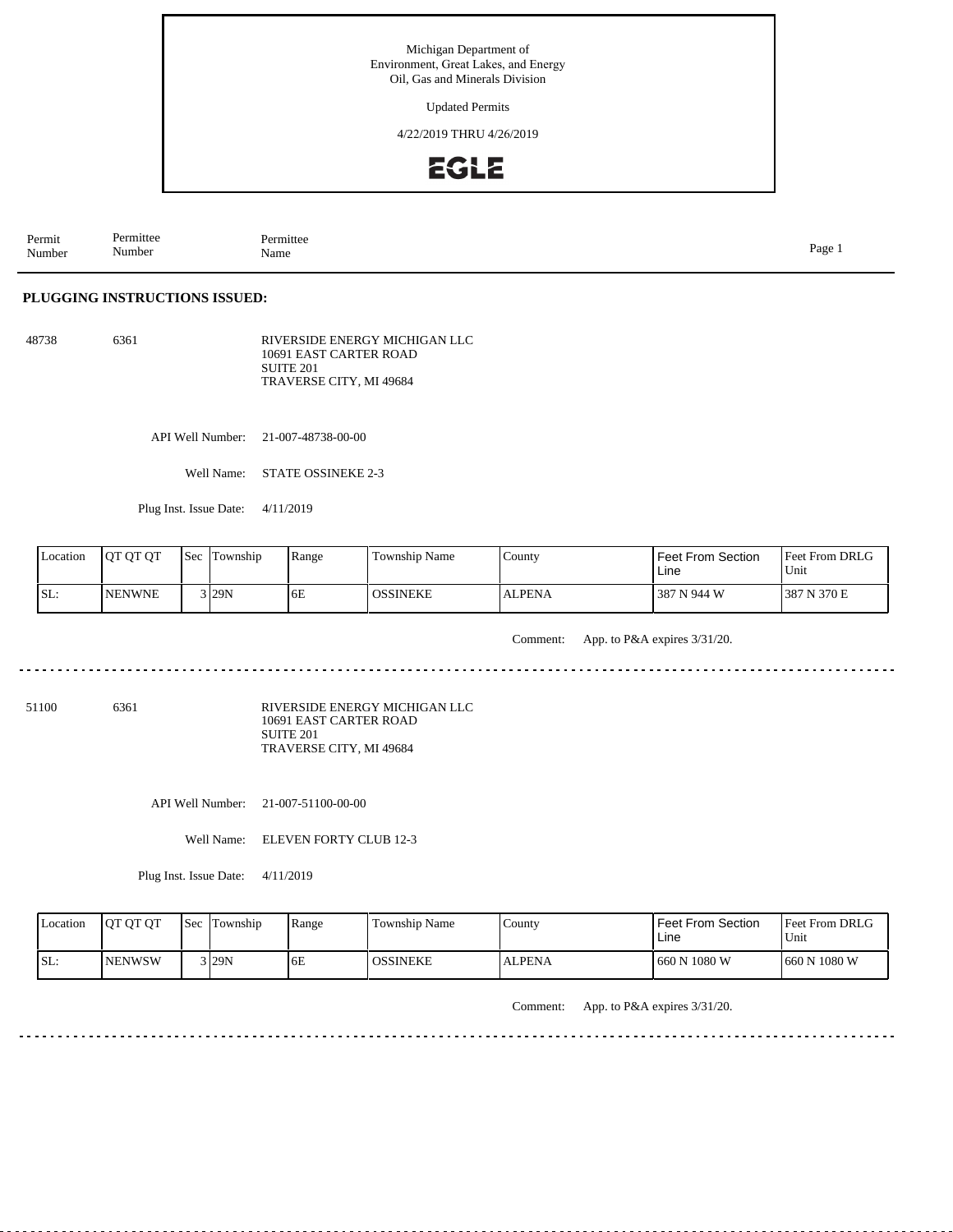Updated Permits

4/22/2019 THRU 4/26/2019



| Permit<br>Number |                                                                                                                | Permittee<br>Number    |  |                  | Permittee<br>Name  |               |               |                           |                        |  |  |  |
|------------------|----------------------------------------------------------------------------------------------------------------|------------------------|--|------------------|--------------------|---------------|---------------|---------------------------|------------------------|--|--|--|
| 51101            | 6361<br>RIVERSIDE ENERGY MICHIGAN LLC<br>10691 EAST CARTER ROAD<br><b>SUITE 201</b><br>TRAVERSE CITY, MI 49684 |                        |  |                  |                    |               |               |                           |                        |  |  |  |
|                  |                                                                                                                |                        |  | API Well Number: | 21-007-51101-00-00 |               |               |                           |                        |  |  |  |
|                  |                                                                                                                |                        |  | Well Name:       | <b>HAHN 3-33</b>   |               |               |                           |                        |  |  |  |
|                  |                                                                                                                | Plug Inst. Issue Date: |  | 4/11/2019        |                    |               |               |                           |                        |  |  |  |
|                  |                                                                                                                | Sec Township           |  |                  |                    |               |               |                           |                        |  |  |  |
|                  | Location                                                                                                       | QT QT QT               |  |                  | Range              | Township Name | County        | Feet From Section<br>Line | Feet From DRLG<br>Unit |  |  |  |
| SL:              |                                                                                                                | <b>NWNENW</b>          |  | 33 30N           | 6E                 | <b>GREEN</b>  | <b>ALPENA</b> | 430 N 1010 E              | 430 N 1010 E           |  |  |  |

Comment: App. to P&A expires 3/31/20. 

51102 6361

RIVERSIDE ENERGY MICHIGAN LLC 10691 EAST CARTER ROAD SUITE 201 TRAVERSE CITY, MI 49684

API Well Number: 21-007-51102-00-00

Well Name: NEUMANN 3-3

Plug Inst. Issue Date: 4/11/2019

| Location | <b>IOT OT OT</b> | Sec | Township | Range | <b>Township Name</b> | County        | <b>Feet From Section</b><br>Lıne | <b>Feet From DRLG</b><br>Unit |
|----------|------------------|-----|----------|-------|----------------------|---------------|----------------------------------|-------------------------------|
| SL:      | <b>ISWNENW</b>   |     | $3$ 29N  | 6E    | <b>OSSINEKE</b>      | <b>ALPENA</b> | 900 N 750 E                      | 1900 N 575 W                  |

Comment: App. to P&A expires 3/31/20.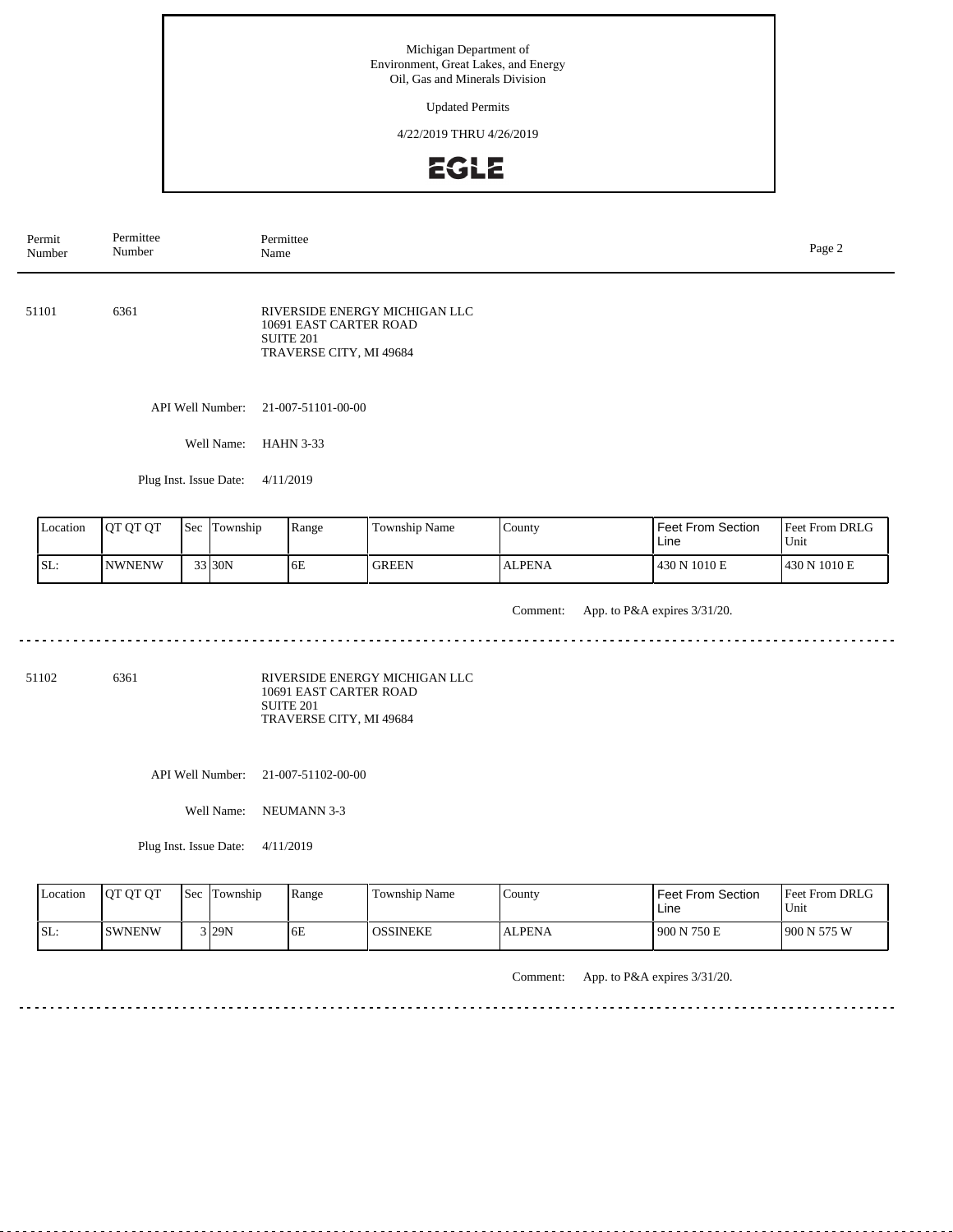Updated Permits

4/22/2019 THRU 4/26/2019



| Permit<br>Number                                                                                      | Permittee<br>Number                 | Permittee<br>Name |                  |                                                                                                        |                 |               |                        |             |  |  |
|-------------------------------------------------------------------------------------------------------|-------------------------------------|-------------------|------------------|--------------------------------------------------------------------------------------------------------|-----------------|---------------|------------------------|-------------|--|--|
| 51108                                                                                                 | 6361                                |                   |                  | RIVERSIDE ENERGY MICHIGAN LLC<br>10691 EAST CARTER ROAD<br><b>SUITE 201</b><br>TRAVERSE CITY, MI 49684 |                 |               |                        |             |  |  |
|                                                                                                       |                                     |                   | API Well Number: | 21-007-51108-00-00                                                                                     |                 |               |                        |             |  |  |
|                                                                                                       |                                     |                   | Well Name:       | FURNISH 14-3                                                                                           |                 |               |                        |             |  |  |
|                                                                                                       | Plug Inst. Issue Date:<br>4/11/2019 |                   |                  |                                                                                                        |                 |               |                        |             |  |  |
| Location<br>QT QT QT<br>Sec Township<br>Range<br>Township Name<br>County<br>Feet From Section<br>Line |                                     |                   |                  |                                                                                                        |                 |               | Feet From DRLG<br>Unit |             |  |  |
| SL:                                                                                                   | <b>SESESW</b>                       |                   | 3 29N            | 6E                                                                                                     | <b>OSSINEKE</b> | <b>ALPENA</b> | 330 S 330 E            | 330 S 330 E |  |  |

Comment: App. to P&A expires 3/31/20.

51161 6361

RIVERSIDE ENERGY MICHIGAN LLC 10691 EAST CARTER ROAD SUITE 201 TRAVERSE CITY, MI 49684

API Well Number: 21-007-51161-00-00

Well Name: STODDARD 1-5

Plug Inst. Issue Date: 4/11/2019

| Location | <b>OT OT OT</b> | <b>Sec</b> | Township | Range | Township Name | $\mathcal{L}$ ounty | <b>Feet From Section</b><br>Line | <b>Feet From DRLG</b><br>Unit |
|----------|-----------------|------------|----------|-------|---------------|---------------------|----------------------------------|-------------------------------|
| ISL:     | <b>INENENE</b>  |            | 5 I29N   | 6E    | OSSINEKE      | <b>ALPENA</b>       | 555 N 345 E                      | 1820 S 345 E                  |

Comment: App. to P&A expires 3/31/20.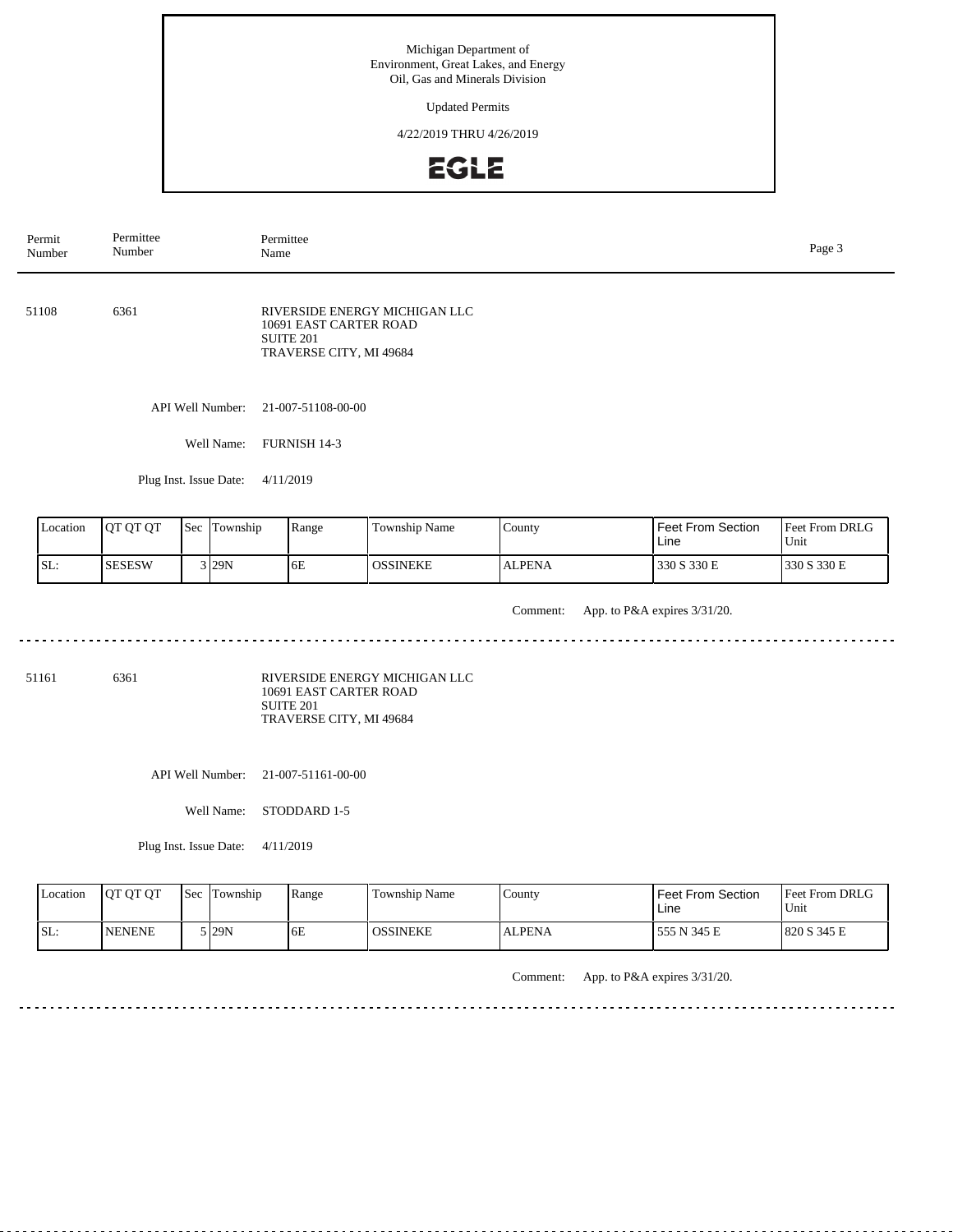Updated Permits

4/22/2019 THRU 4/26/2019



API Well Number: 21-007-51172-00-00 Well Name: STATE GREEN 11-33 Plug Inst. Issue Date: 4/11/2019 51172 6361 Feet From DRLG Unit 675 N 575 E 635 S 575 E Feet From Section Line County ALPENA Location | QT QT QT | Sec | Township | Range | Township Name SL: SENESW Township 33 30N 6E GREEN RIVERSIDE ENERGY MICHIGAN LLC 10691 EAST CARTER ROAD SUITE 201 TRAVERSE CITY, MI 49684 Permit Number Permittee Number Permittee<br>Name Name Page 4

Comment: App. to P&A expires 3/31/20.

a dia dia dia d 

51180 6361

RIVERSIDE ENERGY MICHIGAN LLC 10691 EAST CARTER ROAD SUITE 201 TRAVERSE CITY, MI 49684

API Well Number: 21-007-51180-00-00

Well Name: STATE OSSINEKE 8-3

Plug Inst. Issue Date: 4/11/2019

| Location | <b>OT OT OT</b> | <b>Sec</b> | Township | Range | Township Name | County        | <b>Feet From Section</b><br>Line | <b>Feet From DRLG</b><br>Unit |
|----------|-----------------|------------|----------|-------|---------------|---------------|----------------------------------|-------------------------------|
| ISL:     | <b>ISESENE</b>  |            | 129N     | 6E    | OSSINEKE      | <b>ALPENA</b> | 330 S 660 E                      | 1330 S 660 E                  |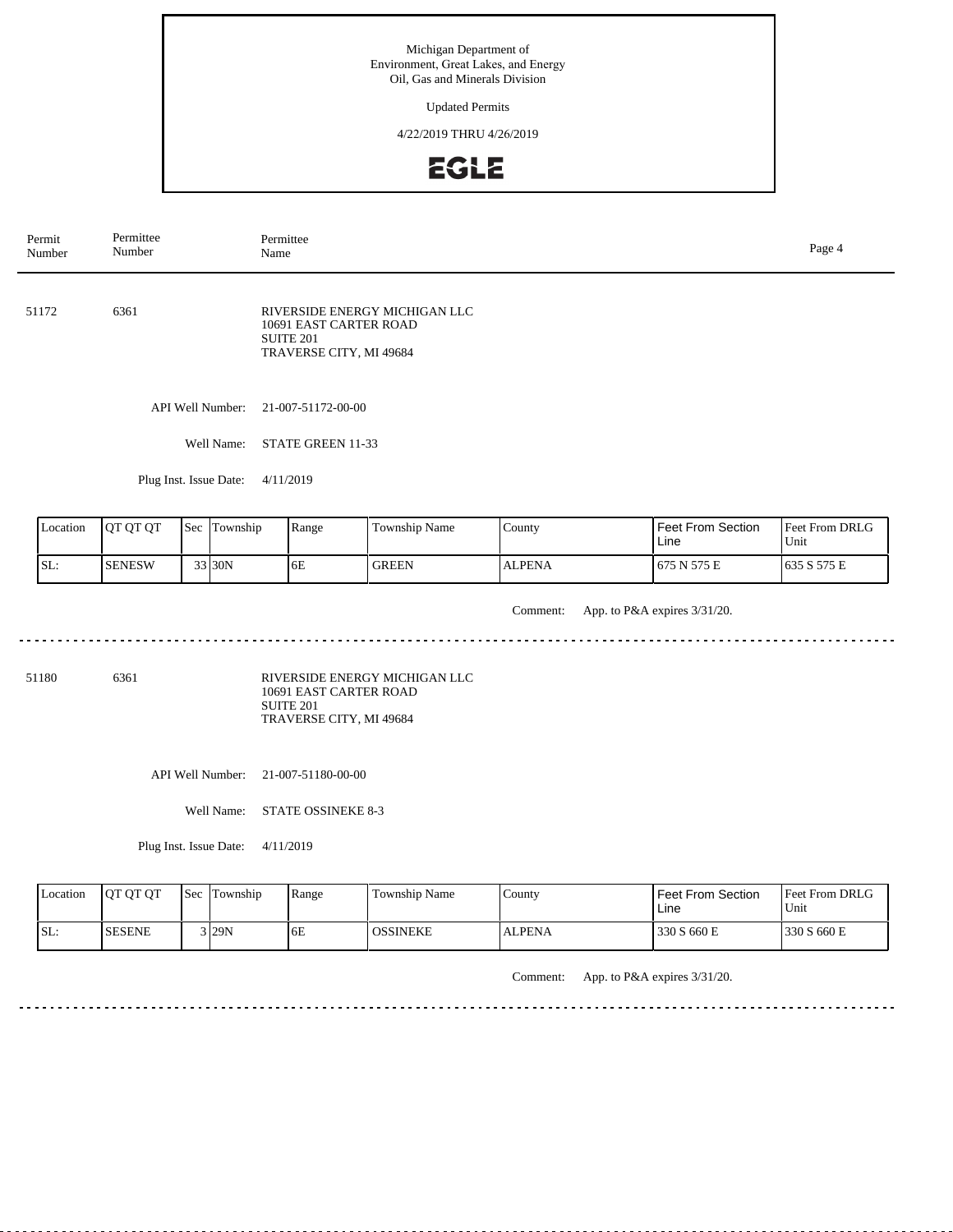Updated Permits

4/22/2019 THRU 4/26/2019



| Permit<br>Number                                                                                           | Permittee<br>Number    |  |            | Permittee<br>Name                                                     |                               |               |  |                              | Page 5                 |  |  |  |
|------------------------------------------------------------------------------------------------------------|------------------------|--|------------|-----------------------------------------------------------------------|-------------------------------|---------------|--|------------------------------|------------------------|--|--|--|
| 51194                                                                                                      | 6361                   |  |            | 10691 EAST CARTER ROAD<br><b>SUITE 201</b><br>TRAVERSE CITY, MI 49684 | RIVERSIDE ENERGY MICHIGAN LLC |               |  |                              |                        |  |  |  |
|                                                                                                            | API Well Number:       |  |            |                                                                       |                               |               |  |                              |                        |  |  |  |
|                                                                                                            |                        |  | Well Name: | 33                                                                    | STATE GREEN & MARQUARDT 9-    |               |  |                              |                        |  |  |  |
|                                                                                                            | Plug Inst. Issue Date: |  |            | 4/11/2019                                                             |                               |               |  |                              |                        |  |  |  |
| QT QT QT<br>County<br>Sec  <br>Township<br>Range<br>Location<br>Township Name<br>Feet From Section<br>Line |                        |  |            |                                                                       |                               |               |  |                              | Feet From DRLG<br>Unit |  |  |  |
| SL:                                                                                                        | <b>SWNESE</b>          |  | 33 30N     | 6E                                                                    | <b>GREEN</b>                  | <b>ALPENA</b> |  | 920 N 740 E                  | 392 S 740 E            |  |  |  |
|                                                                                                            |                        |  |            |                                                                       |                               | Comment:      |  | App. to P&A expires 3/31/20. |                        |  |  |  |

<u>. . . . . . . . .</u>

51248 6361

RIVERSIDE ENERGY MICHIGAN LLC 10691 EAST CARTER ROAD SUITE 201 TRAVERSE CITY, MI 49684

API Well Number: 21-007-51248-00-00

Well Name: HAHN 8-32

Plug Inst. Issue Date: 4/11/2019

| Location | <b>IOT OT OT</b> | <b>Sec Township</b> | Range | Township Name | County        | <b>Feet From Section</b><br>Line | Feet From DRLG<br>Unit |
|----------|------------------|---------------------|-------|---------------|---------------|----------------------------------|------------------------|
| ISL:     | <b>INESENE</b>   | $32$ 30N            | 6E    | <b>GREEN</b>  | <b>ALPENA</b> | 1100 S 500 E                     | 1100 S 500 E           |

Comment: App. to P&A expires 3/31/20.

<u>. . . . . . . . . . . . .</u>

 $\sim$   $\sim$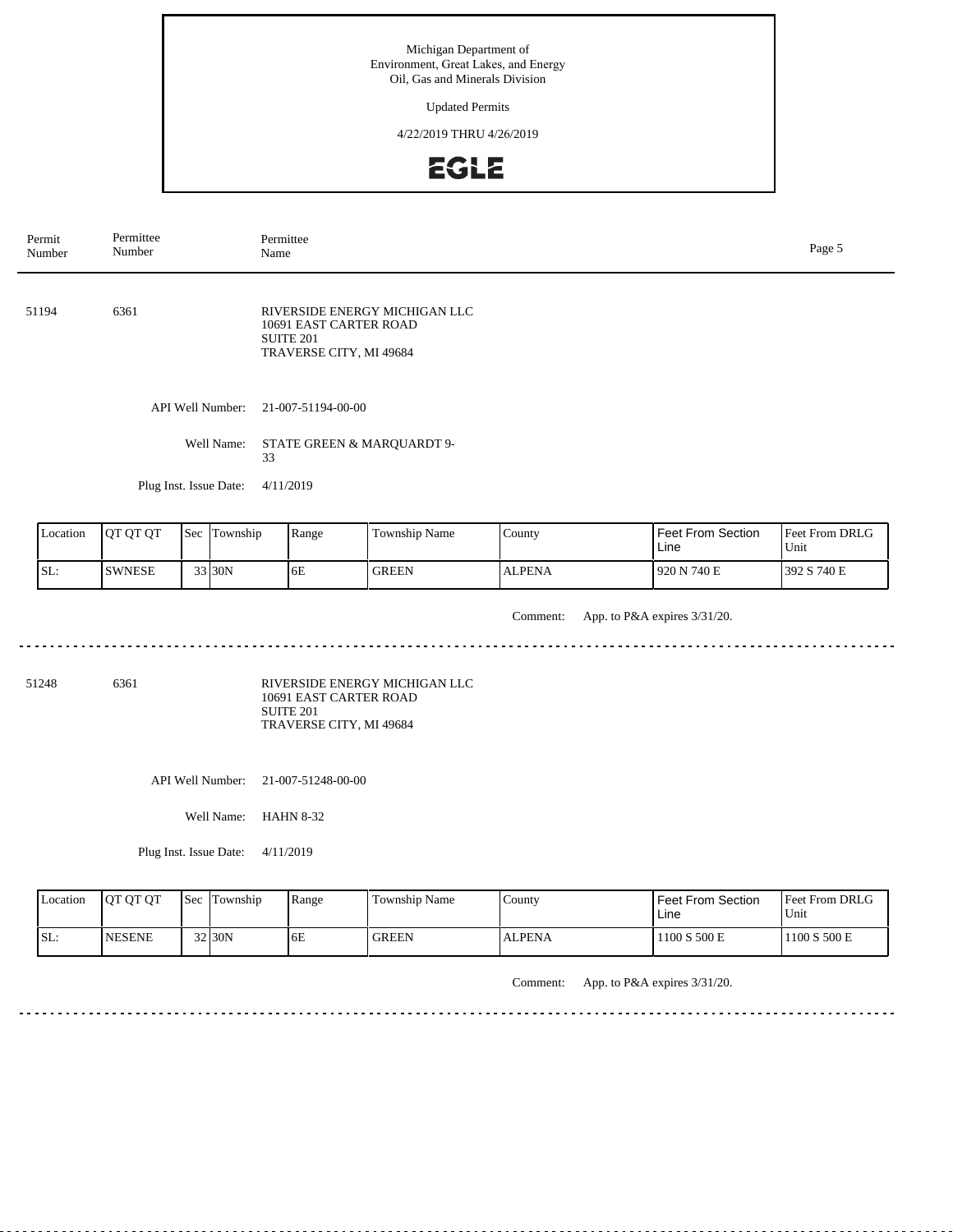Updated Permits

4/22/2019 THRU 4/26/2019



API Well Number: 21-007-51263-00-00 Well Name: DOUGLAS 9-34 Plug Inst. Issue Date: 4/11/2019 51263 6361 Feet From DRLG Unit 800 N 1200 E 525 S 1200 E Feet From Section Line County ALPENA Location | QT QT QT | Sec | Township | Range | Township Name SL: SWNESE Township 34 30N 6E WILSON RIVERSIDE ENERGY MICHIGAN LLC 10691 EAST CARTER ROAD SUITE 201 TRAVERSE CITY, MI 49684 Permit Number Permittee Number Permittee<br>Name Name Page 6

Comment: App. to P&A expires 3/31/20.

51264 6361

RIVERSIDE ENERGY MICHIGAN LLC 10691 EAST CARTER ROAD SUITE 201 TRAVERSE CITY, MI 49684

API Well Number: 21-007-51264-00-00

Well Name: THIEM 11-34

Plug Inst. Issue Date: 4/11/2019

<u>. . . . . . . .</u>

| Location | <b>OT OT OT</b> | <b>Sec</b> Township | Range | <b>Township Name</b> | County        | <b>Feet From Section</b><br>Line | <b>Feet From DRLG</b><br>'Unit |
|----------|-----------------|---------------------|-------|----------------------|---------------|----------------------------------|--------------------------------|
| SL:      | <b>ISWNESW</b>  | $34$ 30N            | 6E    | <b>WILSON</b>        | <b>ALPENA</b> | 990 N 990 E                      | 330 S 990 E                    |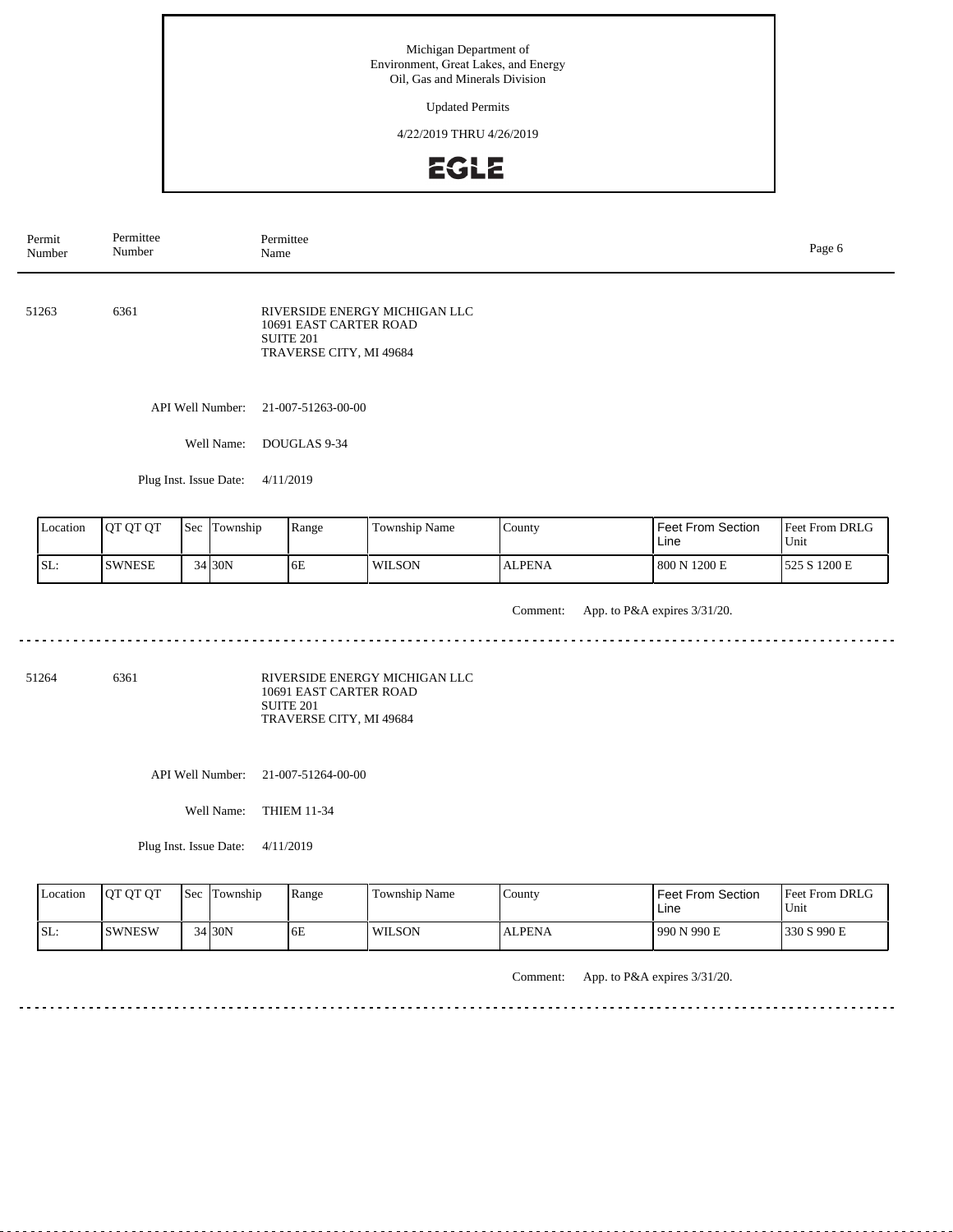Updated Permits

4/22/2019 THRU 4/26/2019



API Well Number: 21-007-51266-00-00 Well Name: C & H 6-34 Plug Inst. Issue Date: 4/11/2019 51266 6361 Feet From DRLG Unit 1150 S 860 E 1150 S 460 W Feet From Section Line County ALPENA Location | QT QT QT | Sec | Township | Range | Township Name SL: NWSENW Township 34 30N 6E WILSON RIVERSIDE ENERGY MICHIGAN LLC 10691 EAST CARTER ROAD SUITE 201 TRAVERSE CITY, MI 49684 Permit Number Permittee Number Permittee<br>Name Name Page 7

Comment: App. to P&A expires 3/31/20.

<u>. . . . . . . .</u> 

51269 6361

RIVERSIDE ENERGY MICHIGAN LLC 10691 EAST CARTER ROAD SUITE 201 TRAVERSE CITY, MI 49684

API Well Number: 21-007-51269-00-00

Well Name: HOEBERLING 10-22

Plug Inst. Issue Date: 4/11/2019

| Location | <b>OT OT OT</b> | <b>Sec</b> | Township | Range | Township Name | County        | <b>Feet From Section</b><br>Line | <b>Feet From DRLG</b><br>Unit |
|----------|-----------------|------------|----------|-------|---------------|---------------|----------------------------------|-------------------------------|
| ISL:     | <b>ISWNWSE</b>  |            | 22 30N   | 6E    | <b>WILSON</b> | <b>ALPENA</b> | 750 N 330 W                      | 575 S 330 W                   |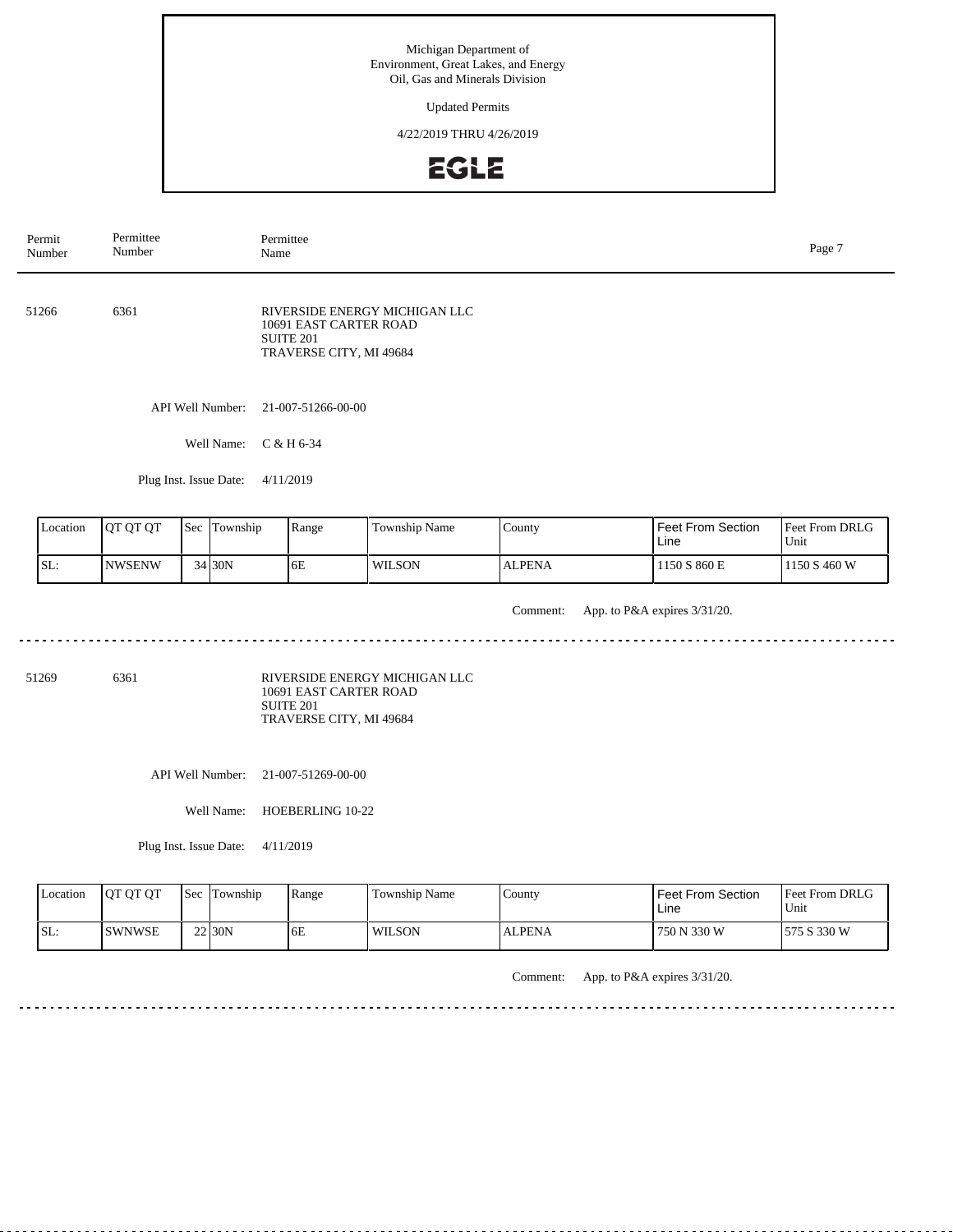Updated Permits

4/22/2019 THRU 4/26/2019



| Permit<br>Number                              | Permittee<br>Number |  |                  | Permittee<br>Page 8<br>Name                                           |                               |               |                                  |                        |  |
|-----------------------------------------------|---------------------|--|------------------|-----------------------------------------------------------------------|-------------------------------|---------------|----------------------------------|------------------------|--|
| 51847                                         | 6361                |  |                  | 10691 EAST CARTER ROAD<br><b>SUITE 201</b><br>TRAVERSE CITY, MI 49684 | RIVERSIDE ENERGY MICHIGAN LLC |               |                                  |                        |  |
|                                               |                     |  | API Well Number: | 21-007-51847-00-00                                                    |                               |               |                                  |                        |  |
|                                               |                     |  | Well Name:       | NADEAU 7-34                                                           |                               |               |                                  |                        |  |
| Plug Inst. Issue Date:                        |                     |  |                  | 4/11/2019                                                             |                               |               |                                  |                        |  |
| QT QT QT<br>Sec Township<br>Range<br>Location |                     |  |                  |                                                                       | Township Name                 | County        | <b>Feet From Section</b><br>Line | Feet From DRLG<br>Unit |  |
| SL:                                           | <b>NESWNE</b>       |  | 34 30N           | 6E                                                                    | <b>WILSON</b>                 | <b>ALPENA</b> | 880 S 1200 W                     | 445 N 1200 W           |  |

Comment: App. to P&A expires 3/31/20.

52865 6361

RIVERSIDE ENERGY MICHIGAN LLC 10691 EAST CARTER ROAD SUITE 201 TRAVERSE CITY, MI 49684

API Well Number: 21-007-52865-00-00

Well Name: HABERMEHL 5-19

Plug Inst. Issue Date: 4/11/2019

| Location | <b>IOT OT OT</b> | <b>Sec</b> | Township | Range | Township Name | County        | <b>Feet From Section</b><br>Line | <b>Feet From DRLG</b><br>Unit |
|----------|------------------|------------|----------|-------|---------------|---------------|----------------------------------|-------------------------------|
| ISL:     | <b>INESWNW</b>   |            | 19 30N   | 7E    | <b>WILSON</b> | <b>ALPENA</b> | 1976 S 350 W                     | 1350 N 350 W                  |

Comment: App. to P&A expires 3/31/20.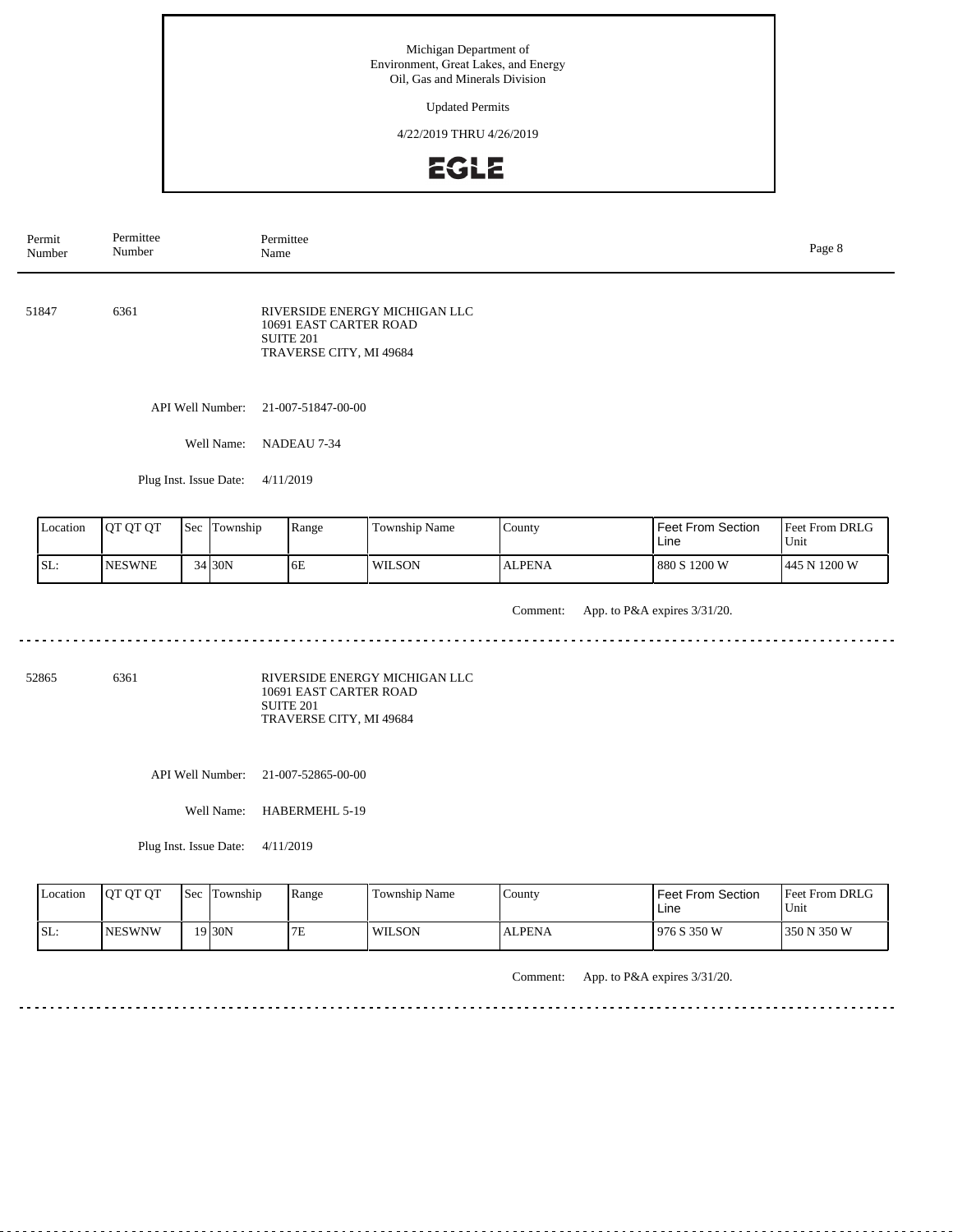Updated Permits

4/22/2019 THRU 4/26/2019



| Permit<br>Number | Permittee<br>Number    | Permittee<br>Page 9<br>Name                                                                     |  |  |  |
|------------------|------------------------|-------------------------------------------------------------------------------------------------|--|--|--|
| 43450            | 6361                   | RIVERSIDE ENERGY MICHIGAN LLC<br>10691 EAST CARTER ROAD<br>SUITE 201<br>TRAVERSE CITY, MI 49684 |  |  |  |
|                  | API Well Number:       | 21-137-43450-00-00                                                                              |  |  |  |
|                  | Well Name:             | <b>STATE CHESTER D2-31</b>                                                                      |  |  |  |
|                  | Plug Inst. Issue Date: | 4/19/2019                                                                                       |  |  |  |
|                  |                        |                                                                                                 |  |  |  |

| Location | <b>JOT OT OT</b> | <b>Sec</b> | lm<br>Township     | Range | Township Name  | County        | Feet From Section<br>Line | <b>Feet From DRLG</b><br>Unit |
|----------|------------------|------------|--------------------|-------|----------------|---------------|---------------------------|-------------------------------|
| SL:      | <b>SESENE</b>    |            | 31 <sub>30</sub> N | 2W    | <b>CHESTER</b> | <b>OTSEGO</b> | 405 S 445 E               | 405 S 445 E                   |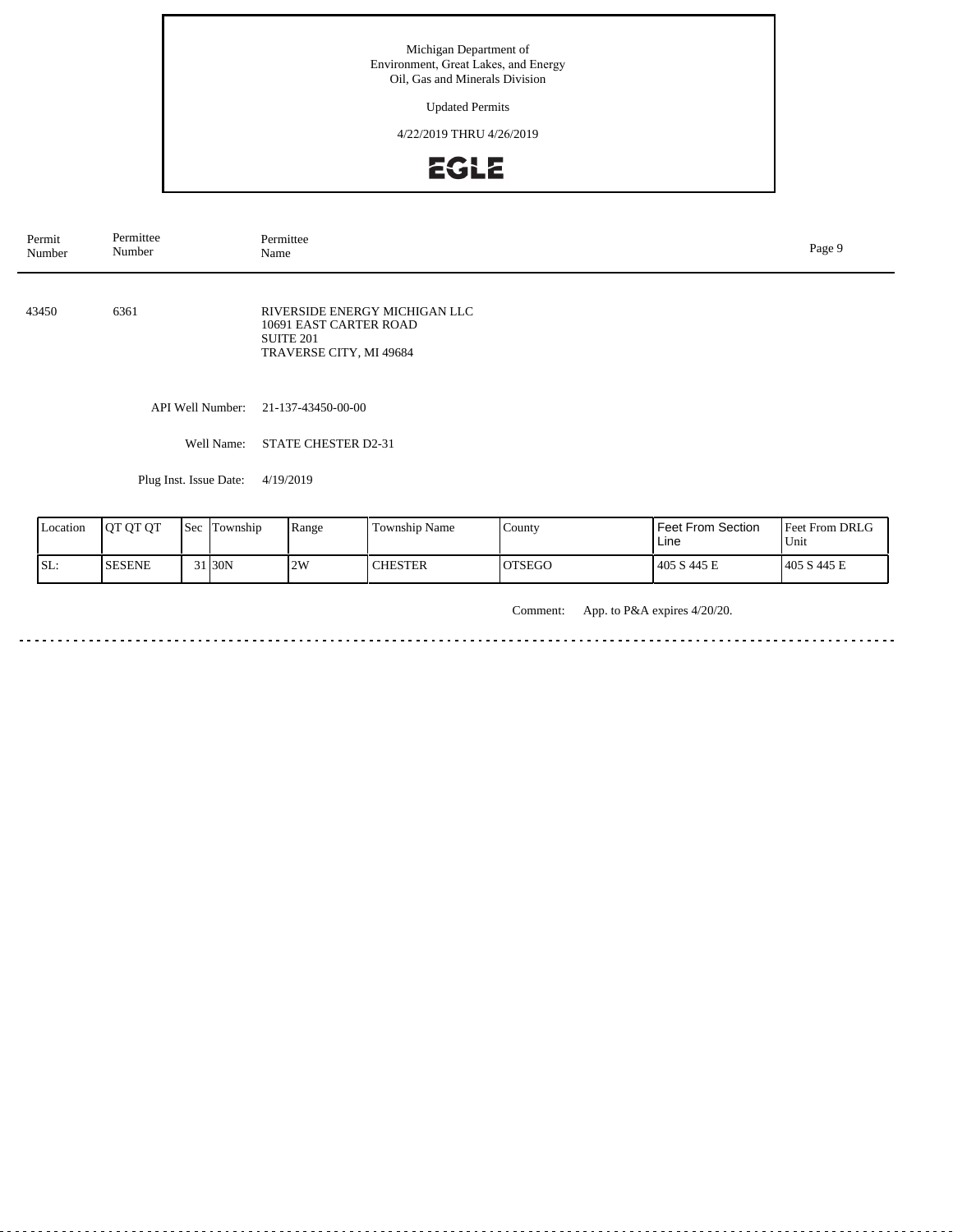Updated Permits

4/22/2019 THRU 4/26/2019



Permit Number Permittee Number Permittee<br>Name Name Page 10

### **APPLICATIONS TO CHANGE WELL STATUS:**

51261 6361

RIVERSIDE ENERGY MICHIGAN LLC 10691 EAST CARTER ROAD SUITE 201 TRAVERSE CITY, MI 49684

API Well Number: 21-007-51261-00-00

Well Name: STATE GREEN 16-28

Approval Date: 4/11/2019

| Location | QT QT QT                                    | Sec | Township         | Range                                                                                | Township Name                | County        | Feet From Section<br>Line                                                                                                                                      | Feet From DRLG<br>Unit |
|----------|---------------------------------------------|-----|------------------|--------------------------------------------------------------------------------------|------------------------------|---------------|----------------------------------------------------------------------------------------------------------------------------------------------------------------|------------------------|
| SL:      | <b>NWSESE</b>                               |     | 28 30N           | 6E                                                                                   | <b>GREEN</b>                 | <b>ALPENA</b> | 700 S 810 E                                                                                                                                                    | 610 N 810 E            |
|          | Proposed Rework:<br><b>ACOWS</b> Terminated |     |                  |                                                                                      |                              |               | ACOWS for approved plugging instructions denied based on<br>operator planning on plugging well in 2020. Operator to<br>submit plugging instructions next year. |                        |
| 58270    | 4738                                        |     |                  | <b>COBRA OIL AND GAS</b><br><b>CORPORATION</b><br>2201 KELL BOULEVARD<br>PO BOX 8206 | WICHITA FALLS, TX 76307-8206 |               |                                                                                                                                                                |                        |
|          |                                             |     | API Well Number: | 21-011-58270-00-00                                                                   |                              |               |                                                                                                                                                                |                        |
|          |                                             |     | Well Name:       | <b>CLAYTON UNIT 44-3</b>                                                             |                              |               |                                                                                                                                                                |                        |
|          |                                             |     | Approval Date:   | 4/19/2019                                                                            |                              |               |                                                                                                                                                                |                        |
| Location | QT QT QT                                    | Sec | Township         | Range                                                                                | Township Name                | County        | Feet From Section<br>Line                                                                                                                                      | Feet From DRLG<br>Unit |
| SL:      | <b>NWSESE</b>                               |     | 3 20N            | 4E                                                                                   | <b>CLAYTON</b>               | <b>ARENAC</b> | 1000 S 1313 E                                                                                                                                                  |                        |

 $\frac{1}{2} \left( \frac{1}{2} \right) \left( \frac{1}{2} \right) \left( \frac{1}{2} \right) \left( \frac{1}{2} \right)$ 

ACOWS to Perforate and Test Current Formation Comment:

المالم المالية المالية المالية

Proposed Rework: ACOWS to Perforate and Test Current Formation Comment: ACOWS to perf. Upper PdC. stimulate, and comingle with with existing perfs, expires 4/19/20.

. . . .